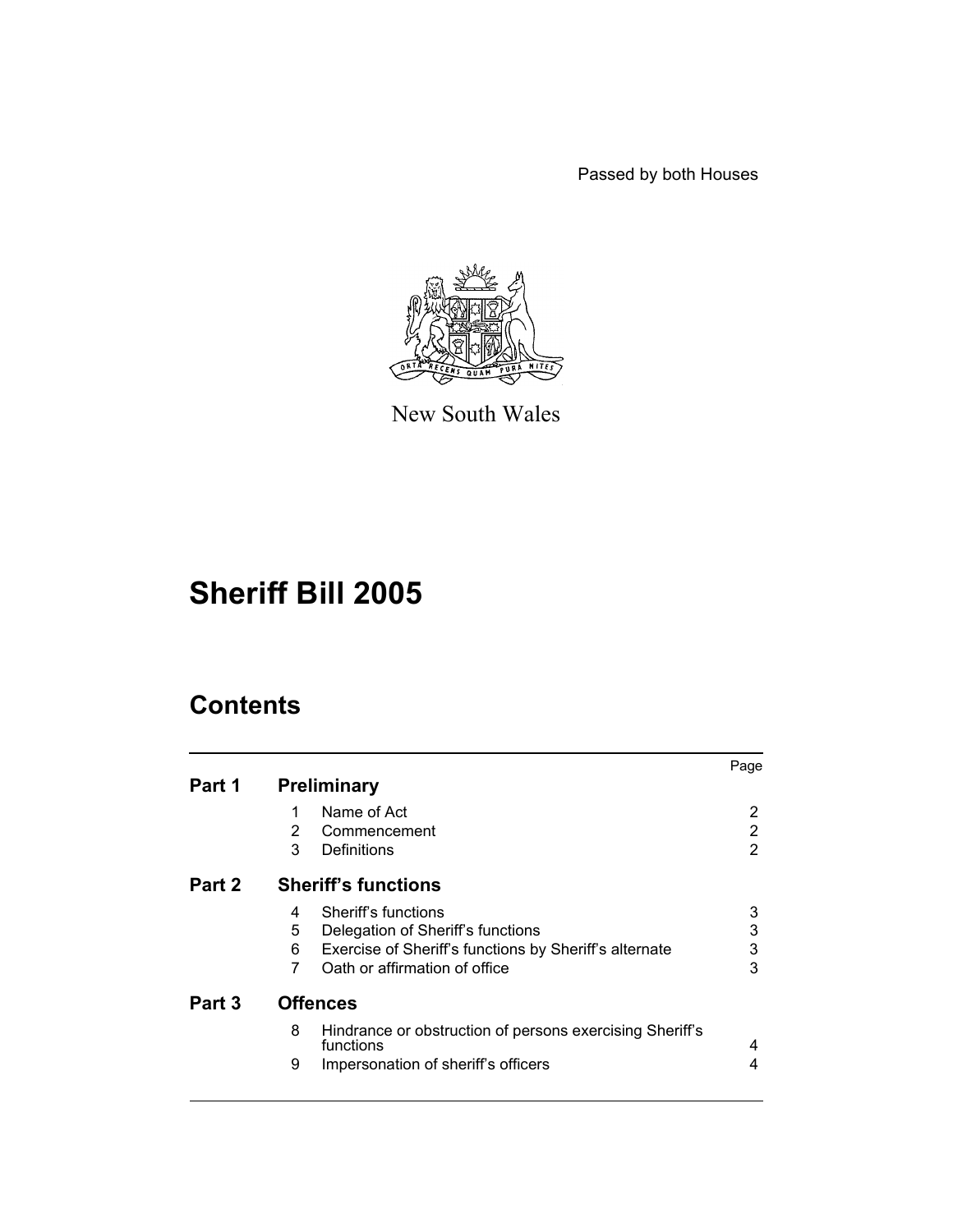**Contents** 

|                   |                      |                                                                  | Page |  |  |
|-------------------|----------------------|------------------------------------------------------------------|------|--|--|
|                   | 10                   | Wearing or possession of sheriff's officer uniforms by<br>others | 4    |  |  |
|                   | 11                   | Use of word "sheriff" in operating name                          | 5    |  |  |
|                   | 12                   | Consents for the purposes of section 11                          | 6    |  |  |
|                   | 13                   | Certificate of authority to be carried                           |      |  |  |
| Part 4            | <b>Miscellaneous</b> |                                                                  |      |  |  |
|                   | 14                   | Process serving                                                  | 8    |  |  |
|                   | 15                   | <b>Exclusion of liability</b>                                    | 8    |  |  |
|                   | 16                   | Regulations                                                      | 8    |  |  |
|                   | 17                   | Repeals, amendments and savings provisions                       | 8    |  |  |
|                   | 18                   | Abrogation of provisions of Charter of Justice                   | 8    |  |  |
|                   | 19                   | Review of Act                                                    | 8    |  |  |
|                   |                      | Schedule 1 Amendment of other Acts                               | 10   |  |  |
| <b>Schedule 2</b> |                      | Savings, transitional and other provisions                       | 12   |  |  |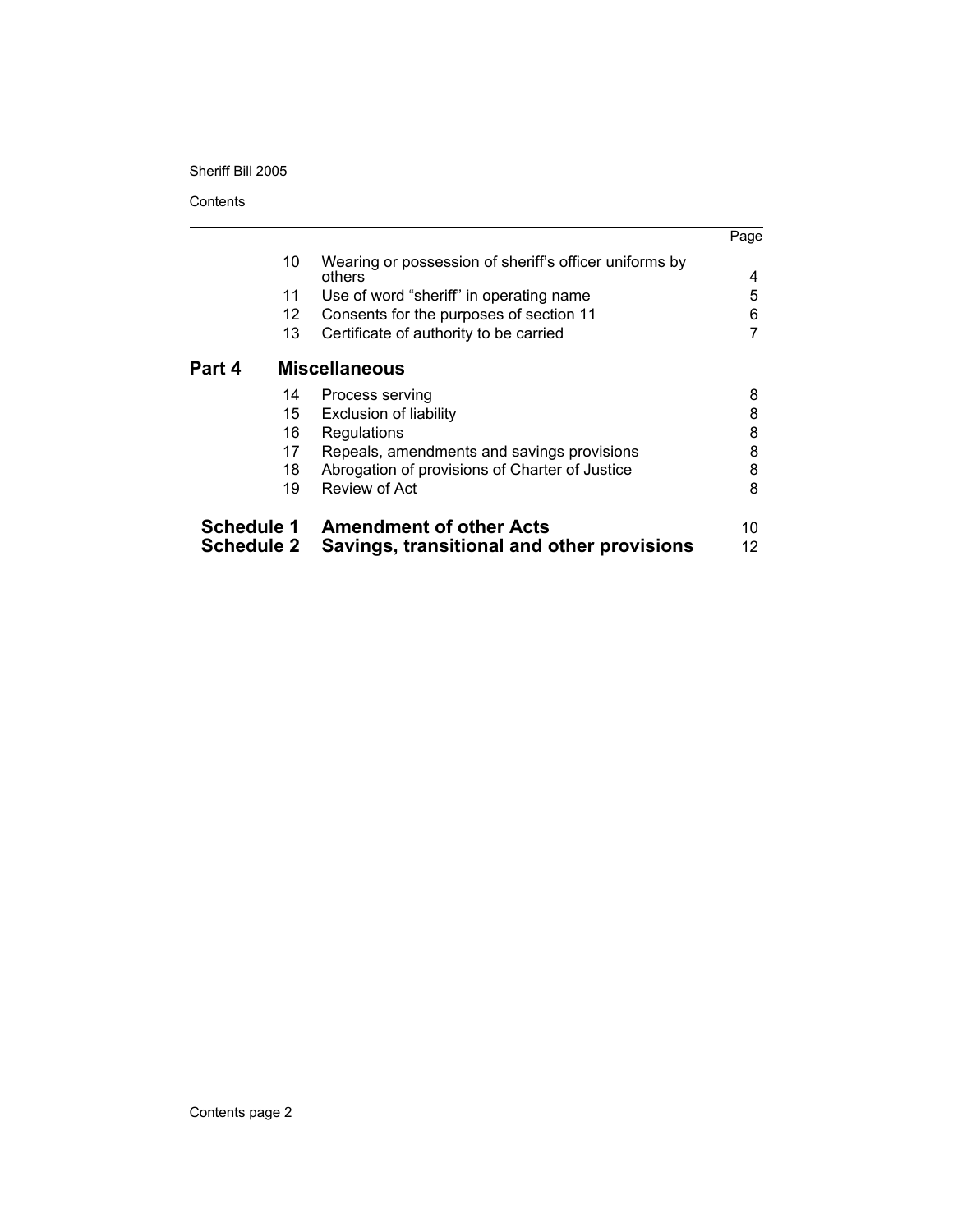*I certify that this PUBLIC BILL, which originated in the LEGISLATIVE ASSEMBLY, has finally passed the LEGISLATIVE COUNCIL and the LEGISLATIVE ASSEMBLY of NEW SOUTH WALES.*

> *Clerk of the Legislative Assembly. Legislative Assembly, Sydney, , 2005*



New South Wales

# **Sheriff Bill 2005**

Act No , 2005

An Act with respect to the office of Sheriff.

*I have examined this Bill, and find it to correspond in all respects with the Bill as finally passed by both Houses.*

*Chairman of Committees of the Legislative Assembly.*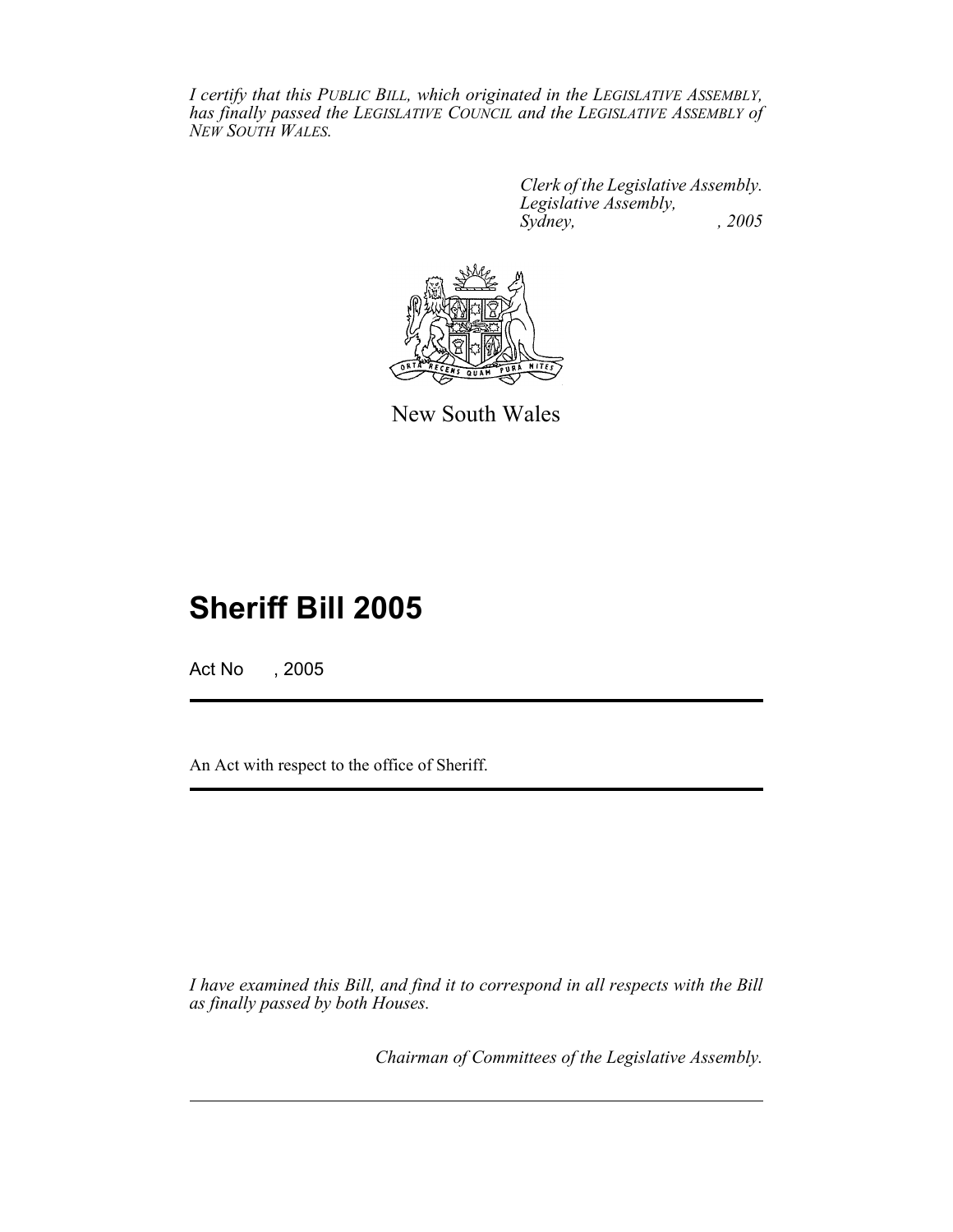| Clause 1 | Sheriff Bill 2005 |
|----------|-------------------|
| Part 1   | Preliminary       |

**The Legislature of New South Wales enacts:**

# **Part 1 Preliminary**

### **1 Name of Act**

This Act is the *Sheriff Act 2005*.

### **2 Commencement**

- (1) This Act commences on a day to be appointed by proclamation, subject to subsections  $(2)$ ,  $(3)$  and  $(4)$ .
- (2) Schedule 1.3 [2] commences on the commencement of Schedule 1.3 [1], or on the commencement of Part 6 of the *Court Security Act 2005*, whichever is the later.
- (3) Schedule 1.3 [4] commences on the commencement of Schedule 1.3 [3], or on the commencement of Part 6 of the *Court Security Act 2005*, whichever is the later.
- (4) Schedule 1.4 commences on the commencement of section 14, or on the commencement of Part 2 of the *Commercial Agents and Private Inquiry Agents Act 2004*, whichever is the later.

### **3 Definitions**

(1) In this Act:

*Charter of Justice* means the letters patent issued on 13 October 1823 pursuant to the Imperial Act *4 Geo IV c 96*.

*exercise* a function includes perform a duty.

*function* includes power, authority and duty.

**Sheriff** means the person holding office as Sheriff under Chapter 2 of the *Public Sector Employment and Management Act 2002*.

*Sheriff's alternate* means such person as is declared by the regulations to be the Sheriff's alternate for the purposes of this Act or, if no such person is declared, the Director-General of the Attorney General's Department.

*sheriff's officer* means a person holding office as sheriff's officer under Chapter 2 of the *Public Sector Employment and Management Act 2002*.

(2) Notes in the text of this Act do not form part of this Act.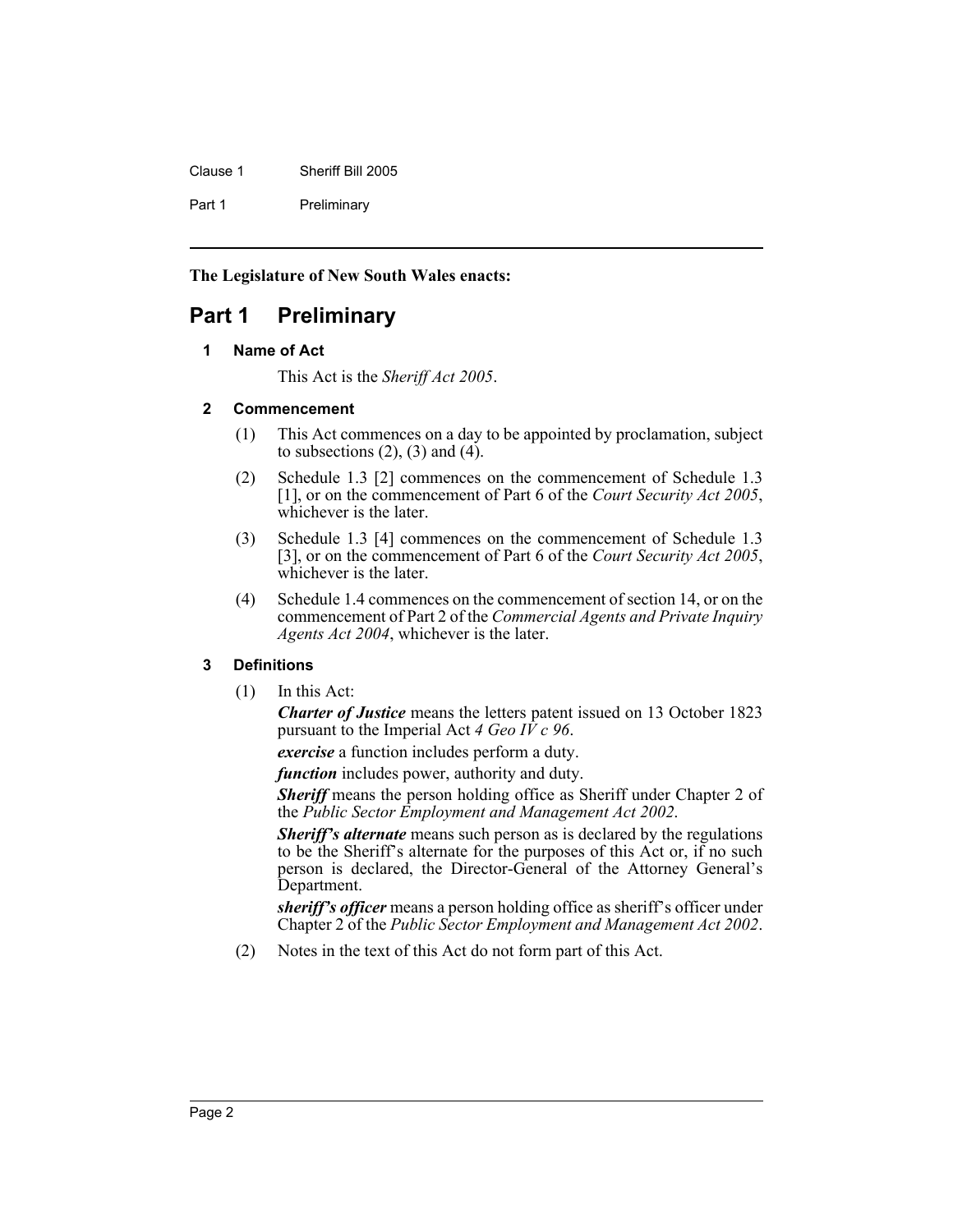Sheriff Bill 2005 Clause 4

# **Part 2 Sheriff's functions**

### **4 Sheriff's functions**

The Sheriff has and may exercise such functions as are conferred or imposed on the Sheriff by or under this or any other Act or law.

### **5 Delegation of Sheriff's functions**

The Sheriff may delegate any of the Sheriff's functions, other than this power of delegation:

- (a) to any sheriff's officer, or
- (b) to any member of staff of the Attorney General's Department, or
- (c) to any person prescribed by the regulations or belonging to a class so prescribed.

### **6 Exercise of Sheriff's functions by Sheriff's alternate**

- (1) The Sheriff's functions in relation to:
	- (a) any legal proceedings to which the Sheriff is a party, and
	- (b) any legal proceedings the subject of an order in force under subsection  $(2)$ ,

are to be exercised by the Sheriff's alternate, and not by the Sheriff.

- (2) If satisfied that any legal proceedings may affect the Sheriff's interests, the court before which, or coroner before whom, the proceedings are being taken may order that the Sheriff's functions in relation to the proceedings be exercised by the Sheriff's alternate.
- (3) In this section, *legal proceedings* includes proceedings to enforce a judgment or order of a court and proceedings of an inquest or inquiry under the *Coroners Act 1980*.

### **7 Oath or affirmation of office**

- (1) Before exercising any of the Sheriff's functions, the Sheriff, and each sheriff's officer, must take an oath of office, or make an affirmation of office, in the form and manner prescribed by the regulations.
- (2) Failure to comply with subsection (1) does not affect the validity of anything done by the Sheriff, or by a sheriff's officer, in the exercise of the Sheriff's functions.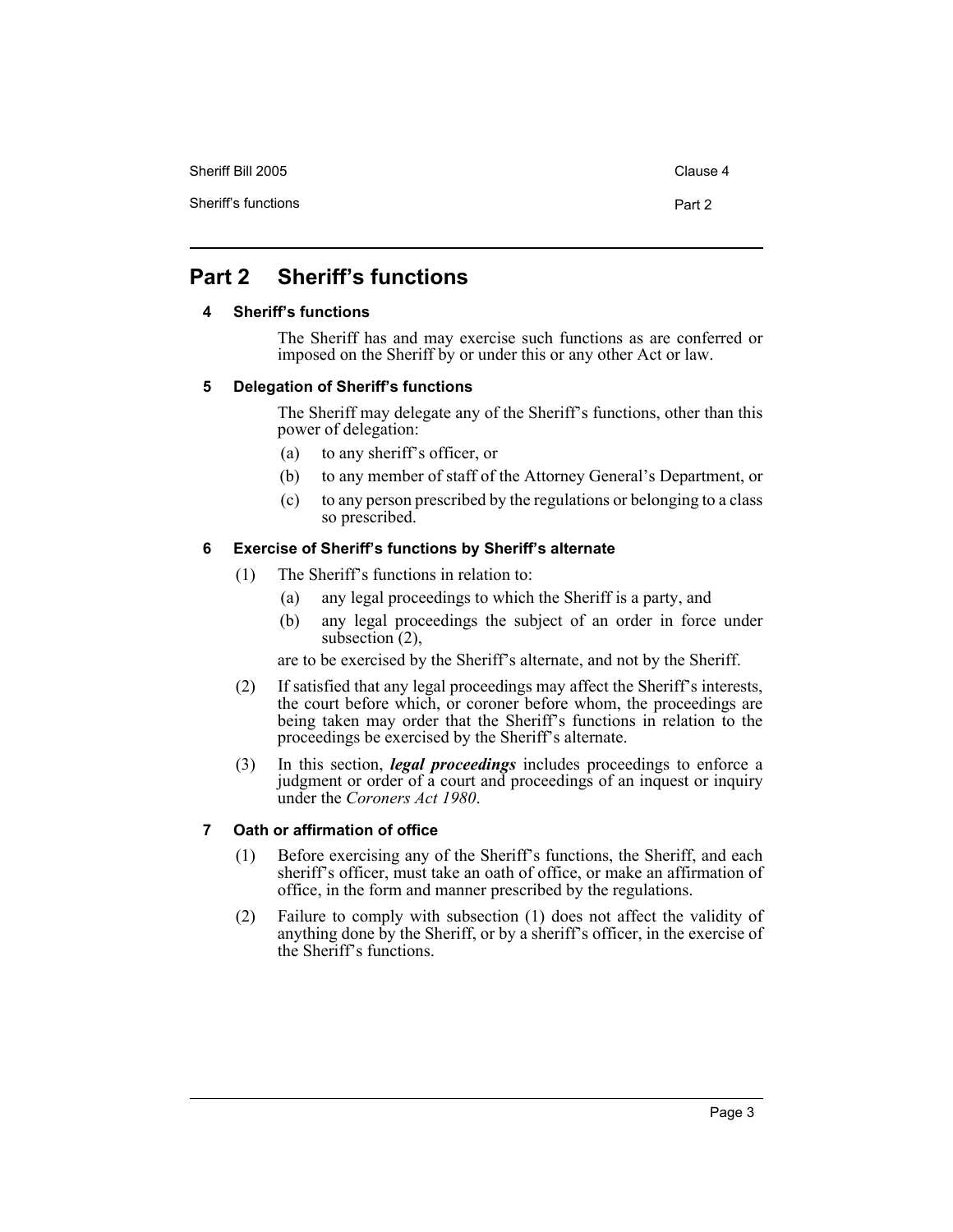Clause 8 Sheriff Bill 2005

Part 3 Offences

# **Part 3 Offences**

### **8 Hindrance or obstruction of persons exercising Sheriff's functions**

A person must not hinder or obstruct the Sheriff, or any sheriff's officer or other person, in the Sheriff's, sheriff's officer's or other person's exercise of any of the Sheriff's functions.

Maximum penalty: 100 penalty units or imprisonment for 6 months, or both.

### **9 Impersonation of sheriff's officers**

A person who impersonates the Sheriff, or a sheriff's officer, is guilty of an offence.

Maximum penalty: 100 penalty units or imprisonment for 6 months, or both.

### **10 Wearing or possession of sheriff's officer uniforms by others**

- (1) A person (not being a sheriff's officer) who wears or possesses a sheriff's officer uniform is guilty of an offence. Maximum penalty: 100 penalty units or imprisonment for 6 months, or both.
- (2) A person (including a sheriff's officer) who uses sheriff's insignia otherwise than in the course of, and for the purpose of, exercising the functions of a sheriff's officer is guilty of an offence.

Maximum penalty: 100 penalty units or imprisonment for 6 months, or both.

- (3) A person is not guilty of an offence under this section if:
	- (a) the act or omission constituting the offence is authorised by the regulations or by a licence granted to the person by the Sheriff, or
	- (b) the person establishes that the person otherwise had the permission of the Sheriff for the act or omission, or
	- (c) the person establishes that the person had a reasonable excuse for the act or omission.
- (4) Without limiting subsection (3), a person is not guilty of an offence under subsection (1) if the person wore or was in possession of the sheriff's officer uniform for the purposes of public entertainment.
- (5) The Sheriff may grant licences for the purposes of this section, with or without conditions, and may vary or revoke any such licences.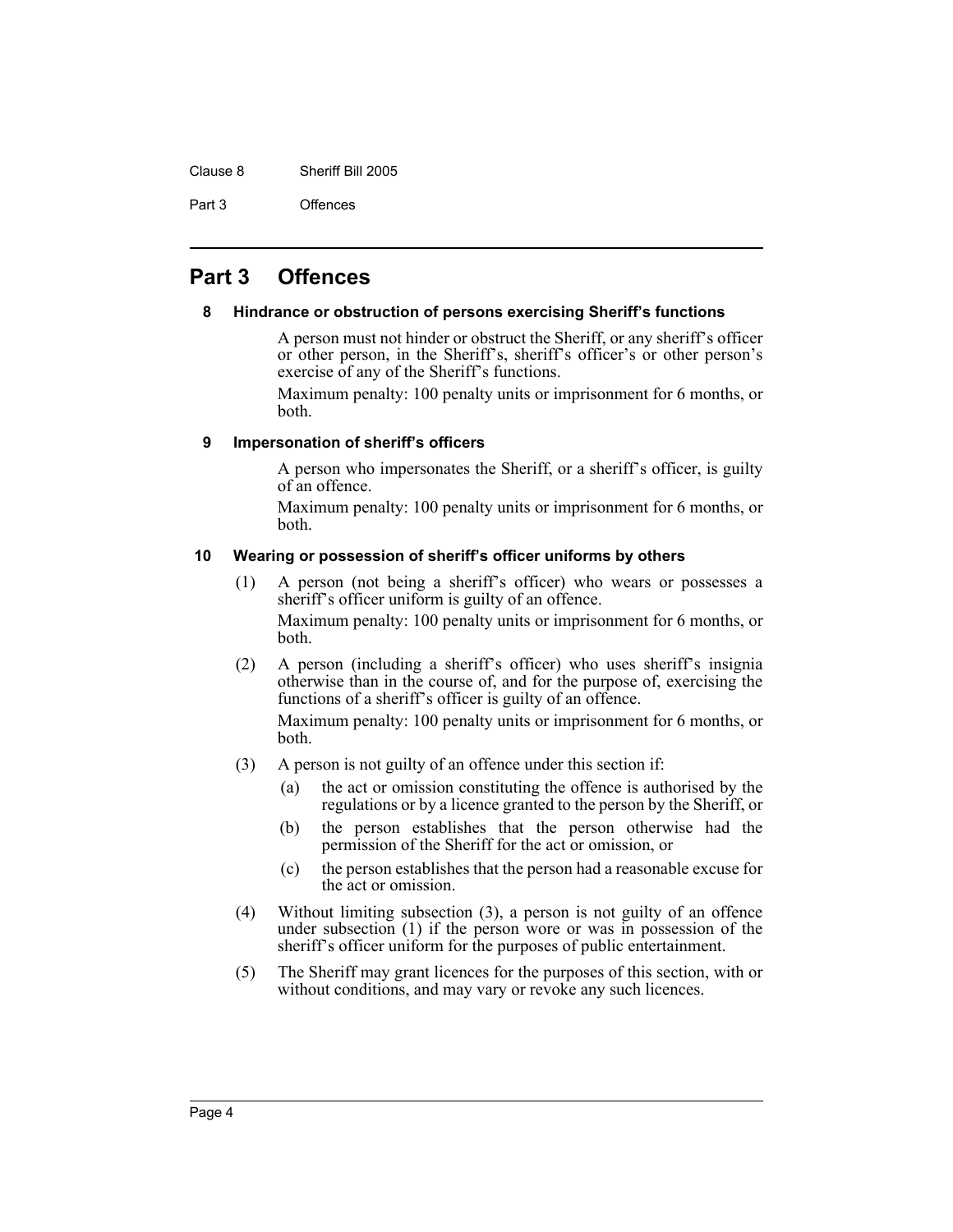(6) In this section:

*sheriff's insignia* means:

- (a) any items (being insignia, emblems, logos, devices, accoutrements and other things) that are generally recognised as pertaining to the Sheriff or as being used by sheriff's officers, or
- (b) any parts of any such items, or
- (c) any reasonable imitation of any such items or parts, or
- (d) any thing or class of thing prescribed by the regulations as being within this definition (whether or not it may already be within this definition),

and includes sheriff's officer uniforms, but does not include any thing or class of thing prescribed by the regulations as being outside this definition.

*sheriff's officer uniform* means the uniform of a sheriff's officer, and includes:

- (a) any parts of such a uniform (or any accoutrements of a sheriff's officer) that are generally recognised as parts of the uniform or accoutrements of a sheriff's officer, or
- (b) any reasonable imitation of such a uniform, parts of a uniform or accoutrements.

*use* of sheriff's insignia includes use of a reproduction or representation of sheriff's insignia.

### **11 Use of word "sheriff" in operating name**

- (1) A person who carries on any activity under an operating name that includes the word "sheriff" is guilty of an offence. Maximum penalty: 100 penalty units.
- (2) If an activity is carried on in contravention of subsection (1) in the name of a firm (that is, a partnership or other unincorporated body of persons), any person who is a member of the governing body of the firm is guilty of an offence under that subsection if the person knowingly authorised or permitted the contravention.
- (3) This section does not prevent a person or body of persons from doing anything in accordance with the terms of a consent in force under section 12.
- (4) This section does not apply to any body or class of bodies that is declared by the regulations to be a body or class of bodies to which this section does not apply.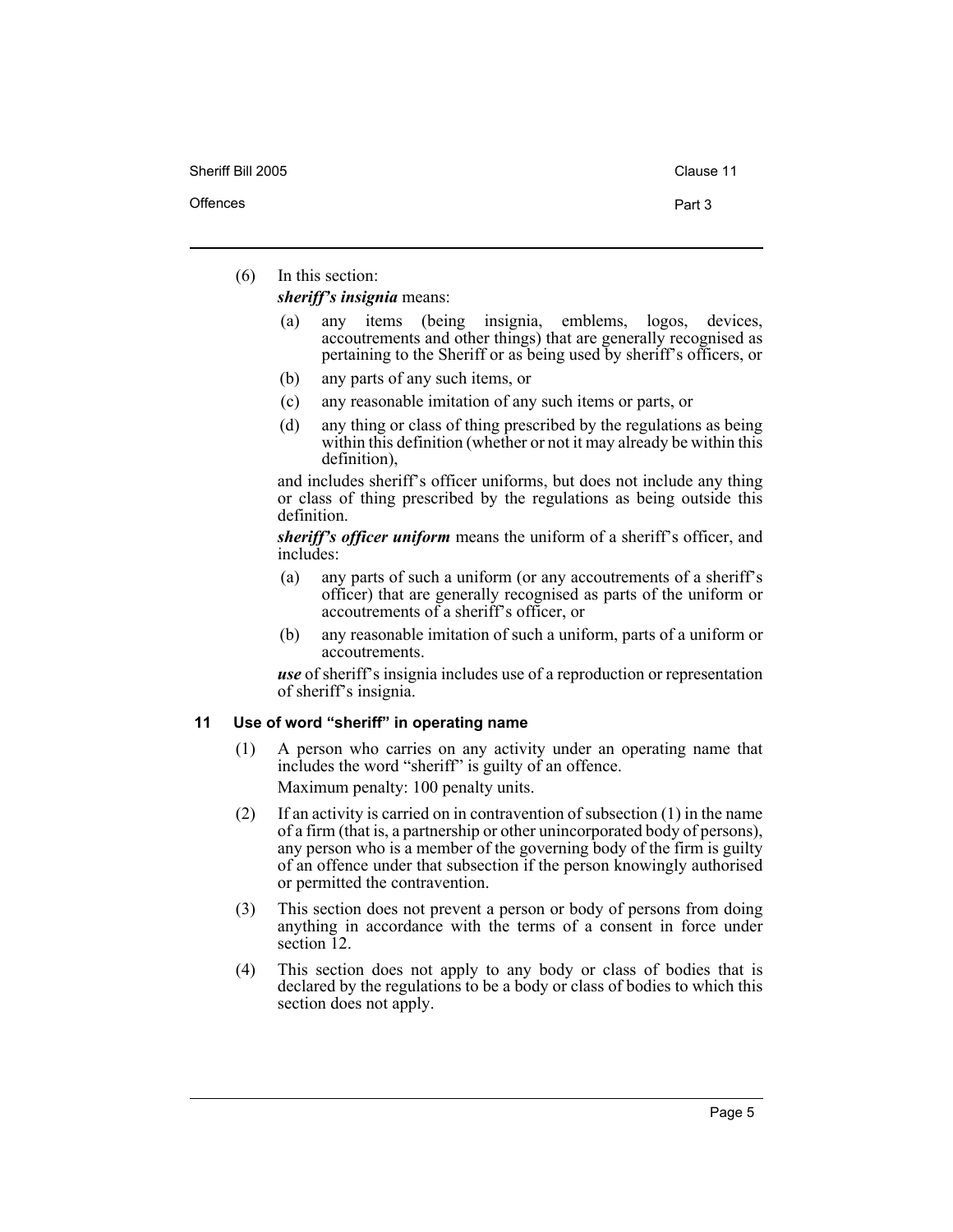#### Clause 12 Sheriff Bill 2005

#### Part 3 Offences

- (5) In this section, *operating name* includes any name, style, title or designation under which a person or body carries on an activity, any name under which an association is incorporated under the *Associations Incorporation Act 1984* and any business name registered under the *Business Names Act 2002* in relation to a person, but does not include:
	- (a) in the case of an individual, the individual's family name, either alone or together with:
		- (i) one or more of the individual's given names, or
		- (ii) one or more of the initials of the individual's given names, or
		- (iii) a combination of one or more of the individual's given names and one or more of the initials of the individual's remaining given names, or
	- (b) in the case of a corporation, the corporation's corporate name, or
	- (c) in the case of an industrial organisation registered under the *Industrial Relations Act 1996*, the name under which the industrial organisation is registered, or
	- (d) in the case of any other statutory body, the name under which the body is incorporated, constituted or established.

### **12 Consents for the purposes of section 11**

- (1) The Sheriff may grant consent to any person or body of persons to carry on any activity under an operating name (within the meaning of section 11) that includes the word "sheriff", either unconditionally or subject to such conditions as the Sheriff considers appropriate to impose on the consent.
- (2) A consent may be revoked by the Sheriff at any time.
- (3) In deciding whether or not to grant or revoke a consent, the Sheriff must have regard to such matters (if any) as are prescribed by the regulations.
- (4) Before revoking a consent, the Sheriff:
	- (a) must serve notice of the proposed revocation on the person or body of persons having the benefit of the consent, and
	- (b) must allow that person or body at least 14 days within which to make submissions with respect to the proposed revocation, and
	- (c) must have regard to any submissions that are duly made with respect to the proposed revocation.
- (5) As soon as practicable after revoking a consent, the Sheriff must cause notice of that fact to be given:
	- (a) to the person or body of persons concerned, and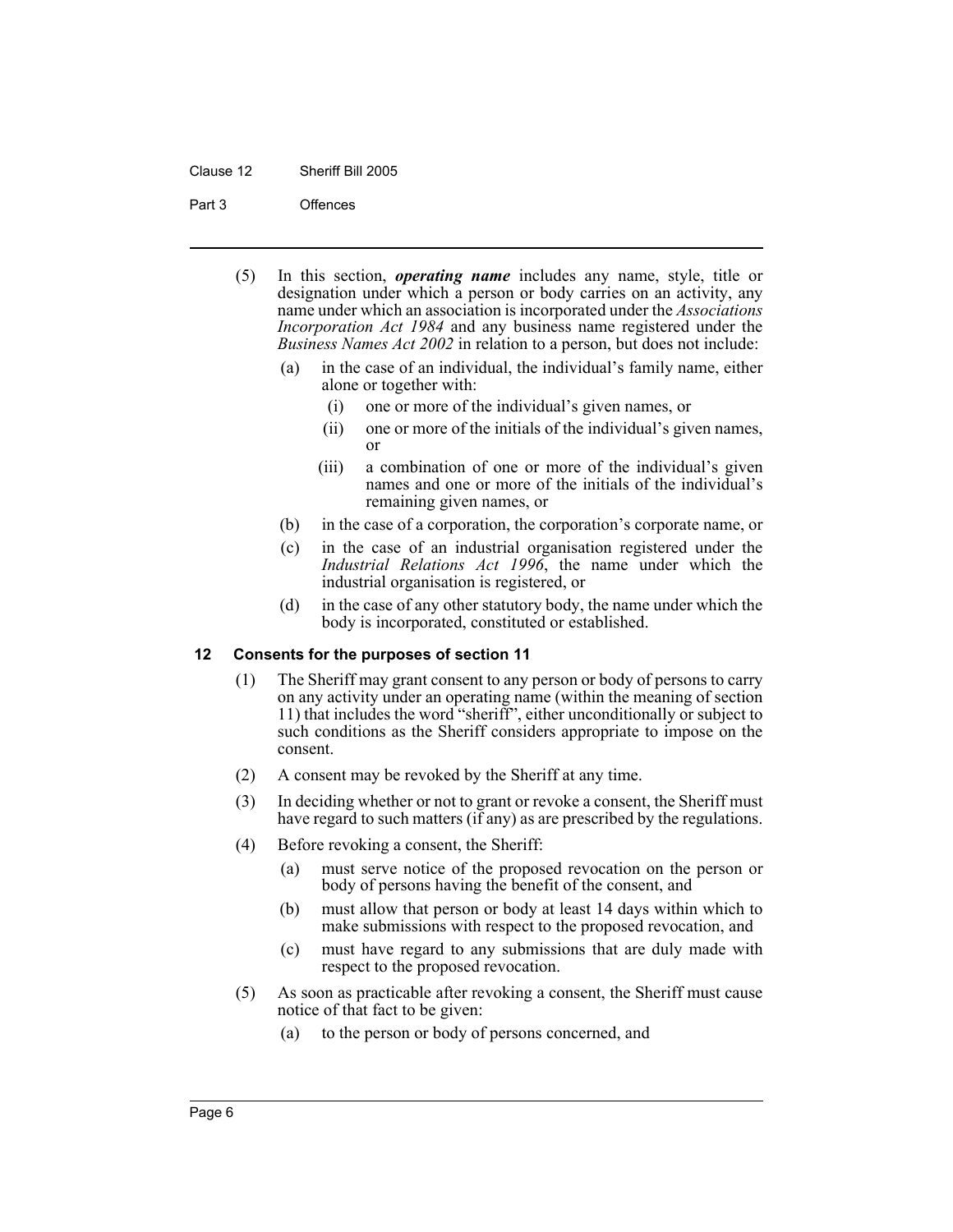- (b) if the consent relates to:
	- (i) the name under which an association is incorporated under the *Associations Incorporation Act 1984*, or
	- (ii) a business name registered under the *Business Names Act 2002*,

to the Director-General of the Department of Commerce.

**Note.** Notification of the Director-General will have the following effect:

- (a) In the case of the name under which an association is incorporated under the *Associations Incorporation Act 1984*, it will prompt the Director-General to exercise his or her powers under that Act to direct the association to change its name.
- (b) In the case of a business name registered under the *Business Names Act 2002*, it will advise the Director-General that continued use of the name is unlawful and will prompt the Director-General to exercise his or her powers under that Act to refuse to re-register, or to cancel, a currently registered business name.
- (6) A consent that is revoked ceases to have effect:
	- (a) except as provided by paragraph (b):
		- (i) at the end of 28 days after notice of the revocation is served on the person or body of persons concerned, or
		- (ii) at such later time as may be specified in the notice of revocation, or
	- (b) in the case of a consent that relates to the name under which an association is incorporated under the *Associations Incorporation Act 1984*:
		- (i) on the date on which the Director-General of the Department of Commerce issues a certificate of incorporation in respect of the association's new name under section 14 $(5)$  of that Act, or
		- (ii) on the date on which the Director-General of the Department of Commerce cancels the association's incorporation under section 54 (2A) of that Act,

as the case may be.

(7) In this section, a reference to the Director-General of the Department of Commerce is, while the position of Commissioner for Fair Trading exists in that Department, to be read as a reference to the Commissioner.

#### **13 Certificate of authority to be carried**

At all times while exercising the Sheriff's functions a person must carry, and produce on demand, a certificate of identification in the form prescribed by the regulations.

Maximum penalty: 5 penalty units.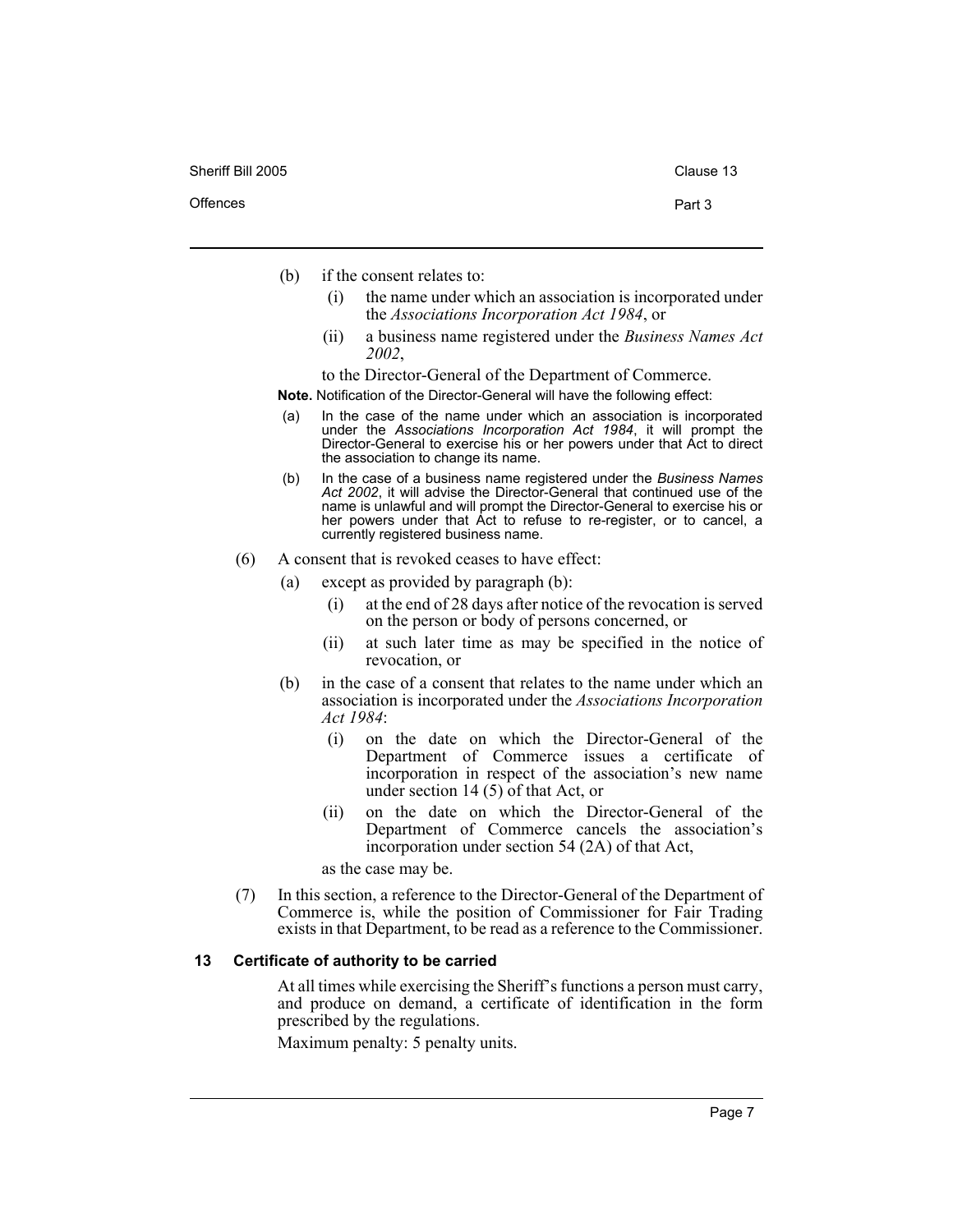Clause 14 Sheriff Bill 2005

Part 4 Miscellaneous

# **Part 4 Miscellaneous**

### **14 Process serving**

For the purpose of exercising the Sheriff's functions, the Sheriff and sheriff's officers are exempt from the requirement for a licence under the *Commercial Agents and Private Inquiry Agents Act 1963* in relation to the service of court process.

### **15 Exclusion of liability**

An act or omission of the Sheriff, the Sheriff's alternate, a sheriff's officer or any other person acting under the direction of the Sheriff or a sheriff's officer does not subject the Sheriff, Sheriff's alternate, sheriff's officer or person so acting personally to any action, liability, claim or demand if the act or omission was done, or omitted to be done, in good faith for the purpose of executing this Act.

### **16 Regulations**

- (1) The Governor may make regulations, not inconsistent with this Act, for or with respect to any matter that by this Act is required or permitted to be prescribed or that is necessary or convenient to be prescribed for carrying out or giving effect to this Act.
- (2) A regulation may create an offence punishable by a penalty not exceeding 50 penalty units.

### **17 Repeals, amendments and savings provisions**

- (1) The *Sheriff Act 1900* is repealed.
- (2) Each Act listed in Schedule 1 is amended as set out in that Schedule.
- (3) Schedule 2 has effect.

### **18 Abrogation of provisions of Charter of Justice**

- (1) Such of the provisions of the *Charter of Justice* as provide for the appointment of persons to the office of Sheriff, or to the appointment of Sheriff's deputies, cease to have effect.
- (2) Subsection (1) does not limit or otherwise affect any function exercisable by the Sheriff under or by virtue of the *Charter of Justice*.

### **19 Review of Act**

(1) The Minister is to review this Act to determine whether the policy objectives of the Act remain valid and whether the terms of the Act remain appropriate for securing those objectives.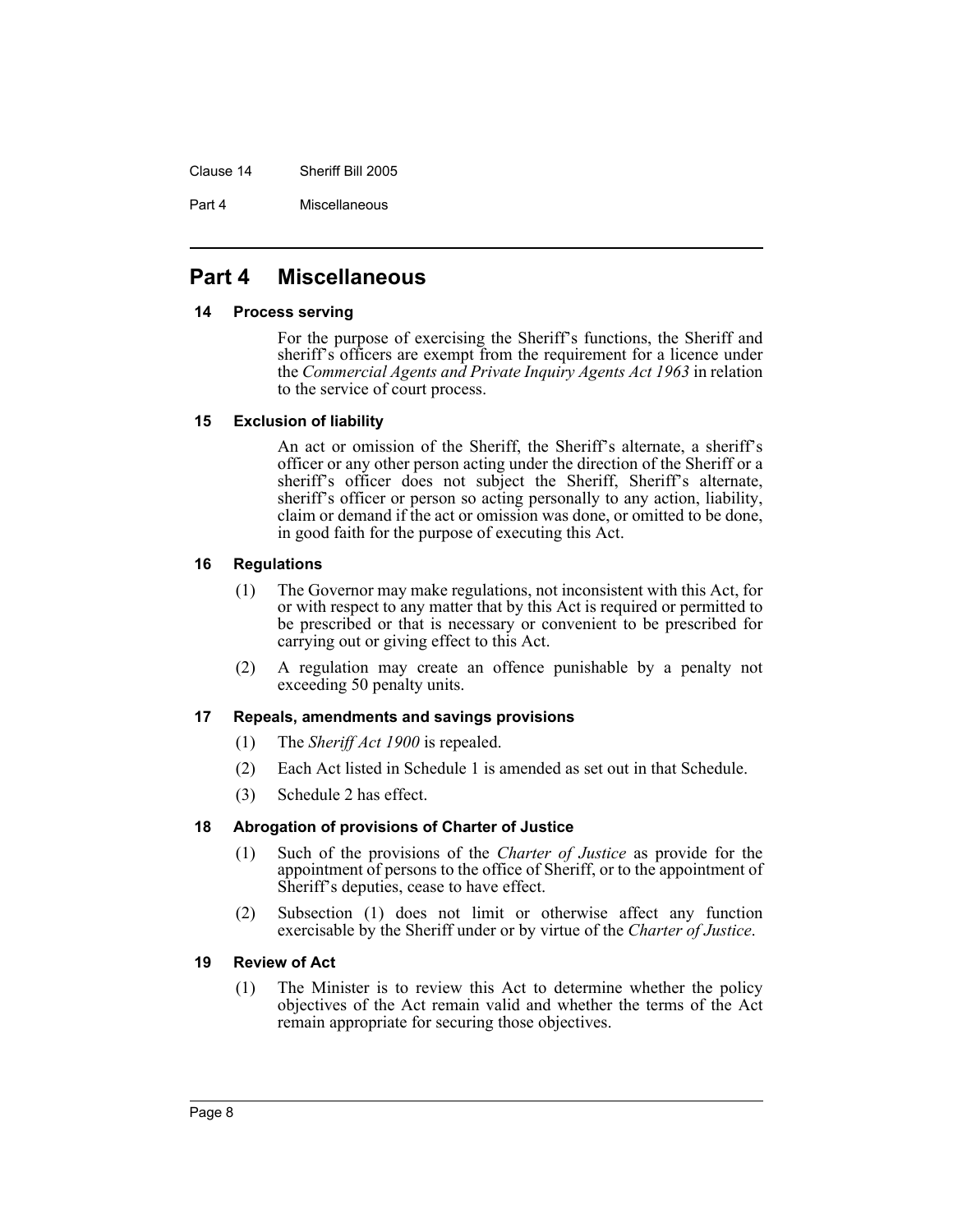| Sheriff Bill 2005 | Clause 19 |
|-------------------|-----------|
| Miscellaneous     | Part 4    |
|                   |           |

- (2) The review is to be undertaken as soon as possible after the period of 5 years from the date of assent to this Act.
- (3) A report on the outcome of the review is to be tabled in each House of Parliament within 12 months after the end of the period of 5 years.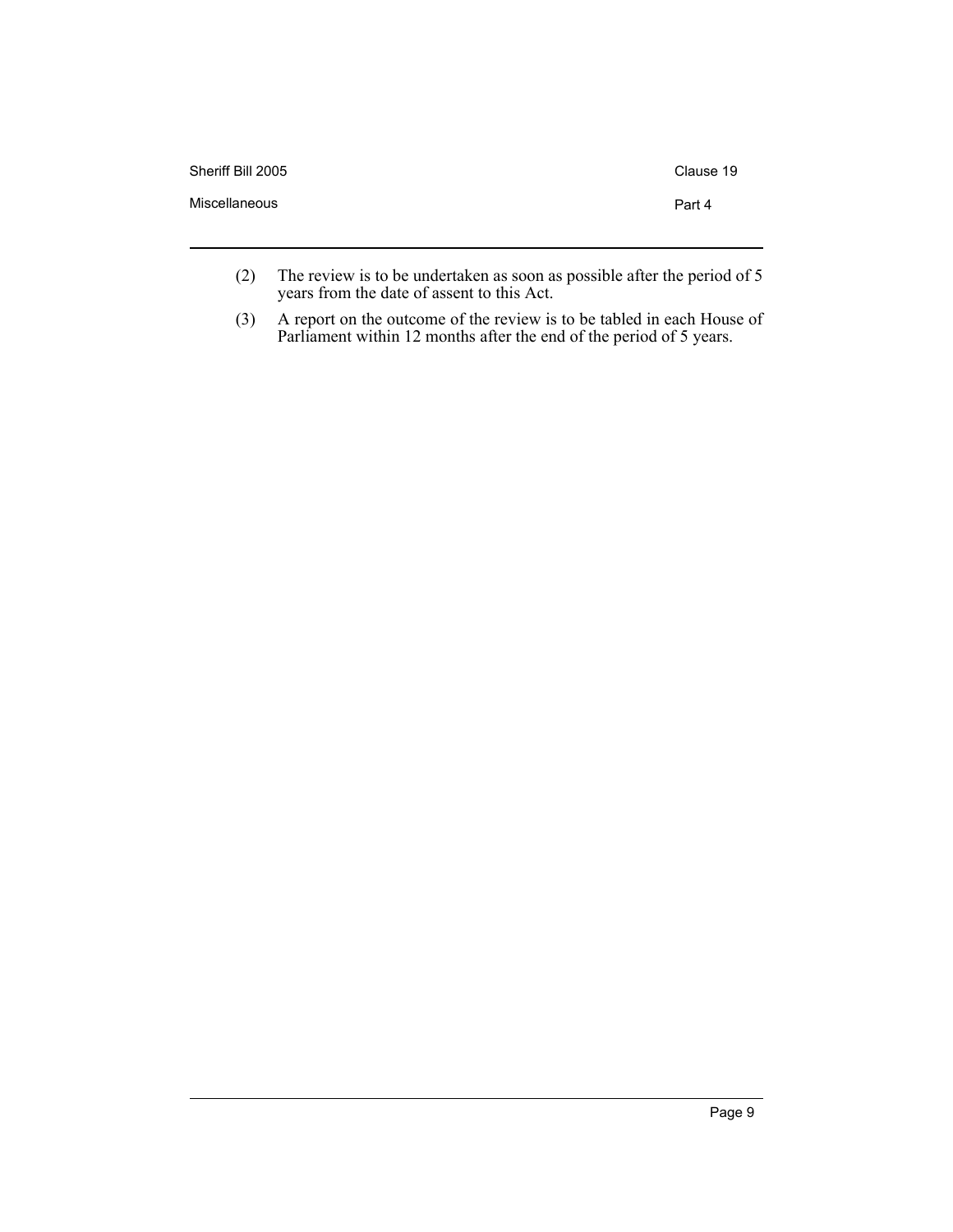Schedule 1 Amendment of other Acts

# **Schedule 1 Amendment of other Acts**

(Section 17 (2))

### **1.1 Associations Incorporation Act 1984 No 143**

### **[1] Section 14 Change of name**

Insert "or 'sheriff'" after "'police'" wherever occurring in section 14 (1A).

### **[2] Section 14 (1A)**

Insert "or section 12 of the *Sheriff Act 2005*" after "*Police Act 1990*".

## **1.2 Jury Act 1977 No 18**

**Section 24 Alternate procedure where sheriff is interested in case** Omit the section.

### **1.3 Ombudsman Act 1974 No 68**

### **[1] Schedule 1 Excluded conduct of public authorities**

Insert at the end of item 2:

For the purposes of this item, neither the Sheriff nor a sheriff's officer are taken to be associated with a court referred to in paragraph (a) or a person or body referred to in paragraph (b).

### **[2] Schedule 1, item 2 (as amended by item [1])**

Insert "or any security officer within the meaning of the *Court Security Act 2005*" after "officer".

### **[3] Schedule 1, item 2A**

Insert after item 2:

### **2A** Conduct of the Sheriff, or of any sheriff's officer, in relation to:

- (a) the maintenance of court security, or
- (b) the enforcement of a warrant of arrest or warrant of committal, or
- (c) the execution of a writ,

being conduct engaged in at the direction of a court, or of a Judge or Magistrate presiding over proceedings before a court, but excluding conduct engaged in otherwise than in accordance with such a direction.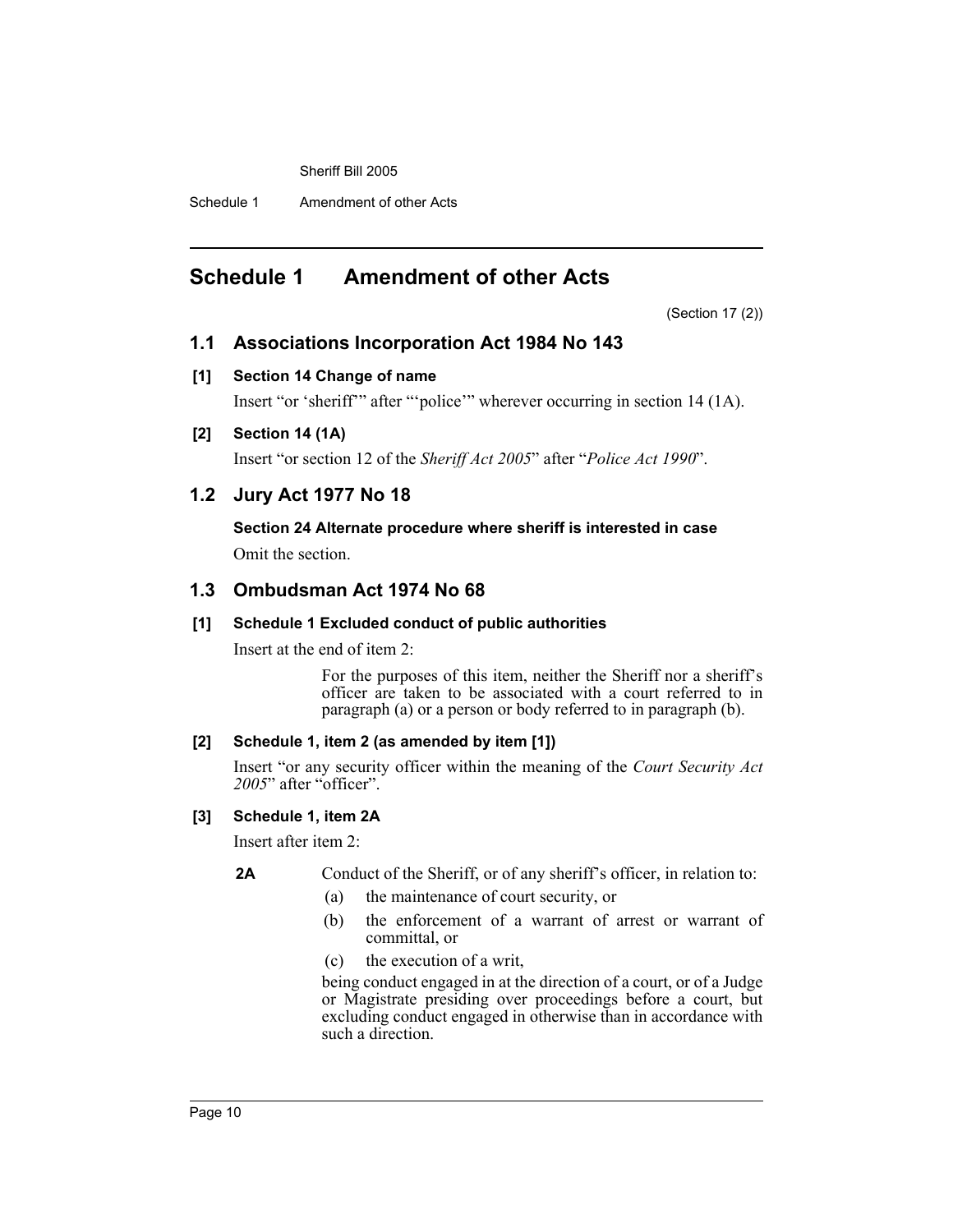Amendment of other Acts **Schedule 1** and the schedule 1 and the schedule 1

### **[4] Schedule 1, item 2A (as inserted by item [3])**

Insert "or any security officer within the meaning of the *Court Security Act 2005*" after "officer".

### **[5] Schedule 1, item 3 (a)**

Insert ", a Judge of the Land and Environment Court of New South Wales" before "or a Judge of the District Court".

## **1.4 Sheriff Act 2005**

### **Section 14 Process serving**

Omit "*1963*". Insert instead "*2004*".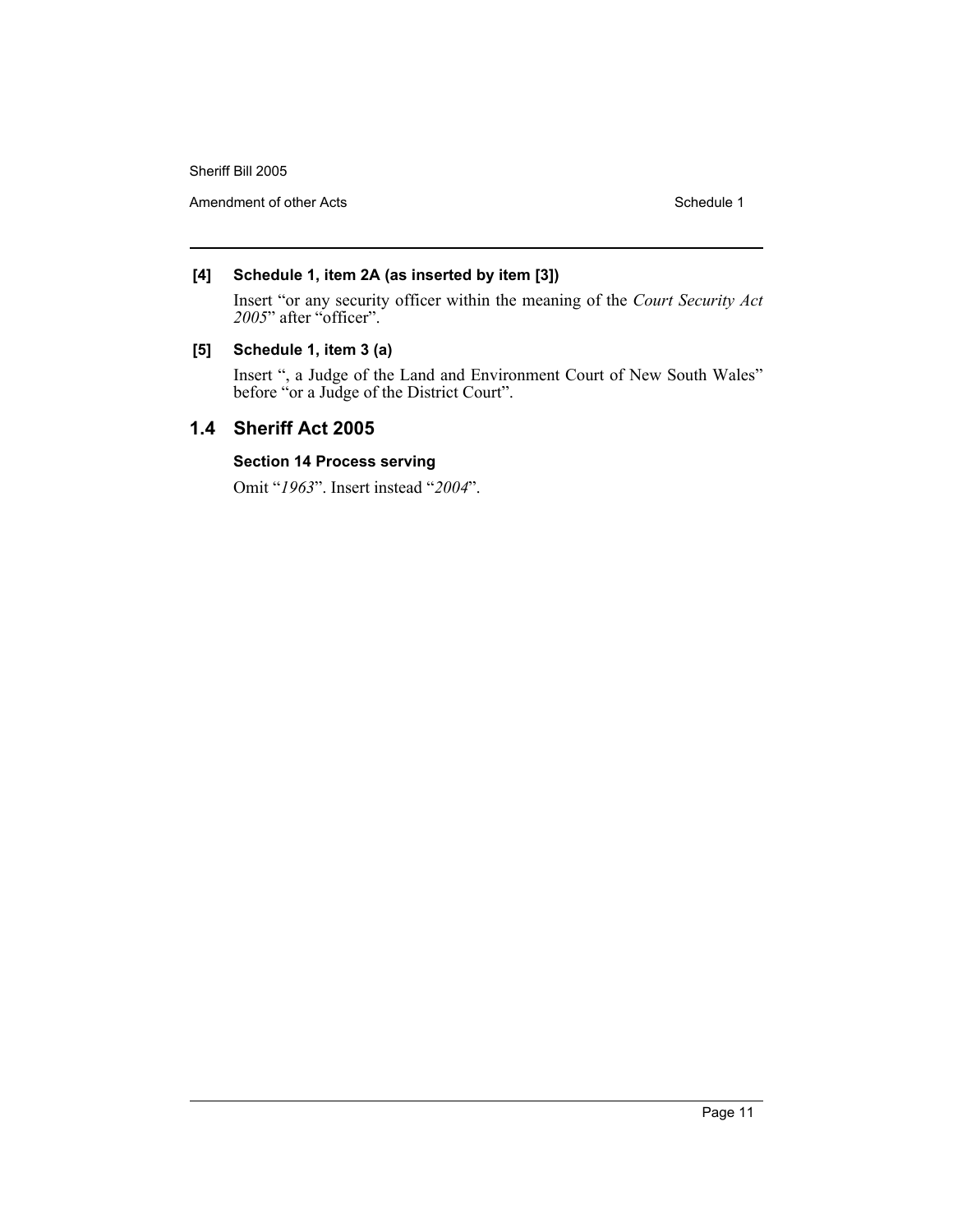Schedule 2 Savings, transitional and other provisions

# **Schedule 2 Savings, transitional and other provisions**

(Section 17 (3))

# **Part 1 General**

### **1 Regulations**

- (1) The regulations may contain provisions of a savings or transitional nature consequent on the enactment of the following Acts: this Act
- (2) Any such provision may, if the regulations so provide, take effect from the date of assent to the Act concerned or a later date.
- (3) To the extent to which any such provision takes effect from a date that is earlier than the date of its publication in the Gazette, the provision does not operate so as:
	- (a) to affect, in a manner prejudicial to any person (other than the State or an authority of the State), the rights of that person existing before the date of its publication, or
	- (b) to impose liabilities on any person (other than the State or an authority of the State) in respect of anything done or omitted to be done before the date of its publication.

## **Part 2 Provisions consequent on enactment of this Act**

### **2 Definition**

In this Part:

*the former Act* means the *Sheriff Act 1900*, as in force immediately before its repeal by this Act.

### **3 Sheriff and sheriff's officers**

- (1) The person holding office as Sheriff immediately before the commencement of this Act does not cease to hold office simply because of the enactment of this Act.
- (2) Any person holding office as a sheriff's officer immediately before the commencement of this Act does not cease to hold office simply because of the enactment of this Act.